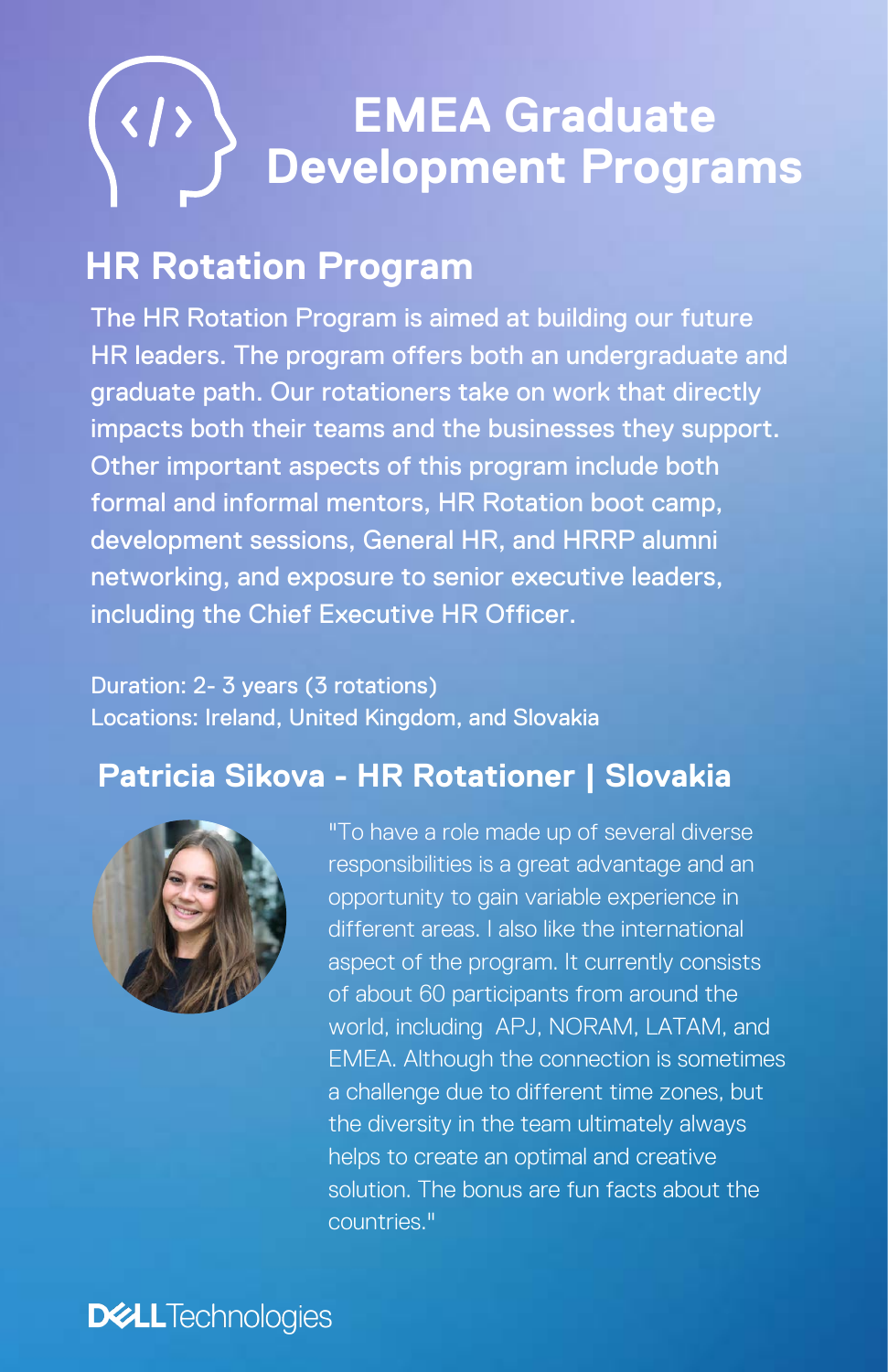# **Supply Chain Development Program**

The Global Supply Chain Development Program (SCDP) is the first step in your supply chain career at Dell. SCDP offers total supply chain and professional development, including three yearly rotations in unique roles & departments, an extensive functional and professional development curriculum, built-in networking opportunities with executive leadership, personal leadership opportunities, and community service/team-building. We've created an optimal environment for you to grow and develop your career by providing a unique support structure with mentors, coaches and peer networking, generally senior leaders that can support your personal and professional development throughout the program, as well as on-the-job learning and feedback. Also, you will have the opportunity to participate in conferences, Training & Networking industry events.

Duration: 3 years (3 rotations) Locations: Ireland

## **Eoin Breen - SDCP Rotationer | Ireland**



"As part of the SCDP I have had access to an in depth training program to help develop myself as a professional and to increase my knowledge of Dell's Supply Chain. I have had the opportunity and visibility to speak with members of senior management and hear their thoughts and insights on Dell's supply chain and the company as a whole. I have also taken part in training and networking events with members of the from America and Asia helping to broaden my network."

**DELL**Technologies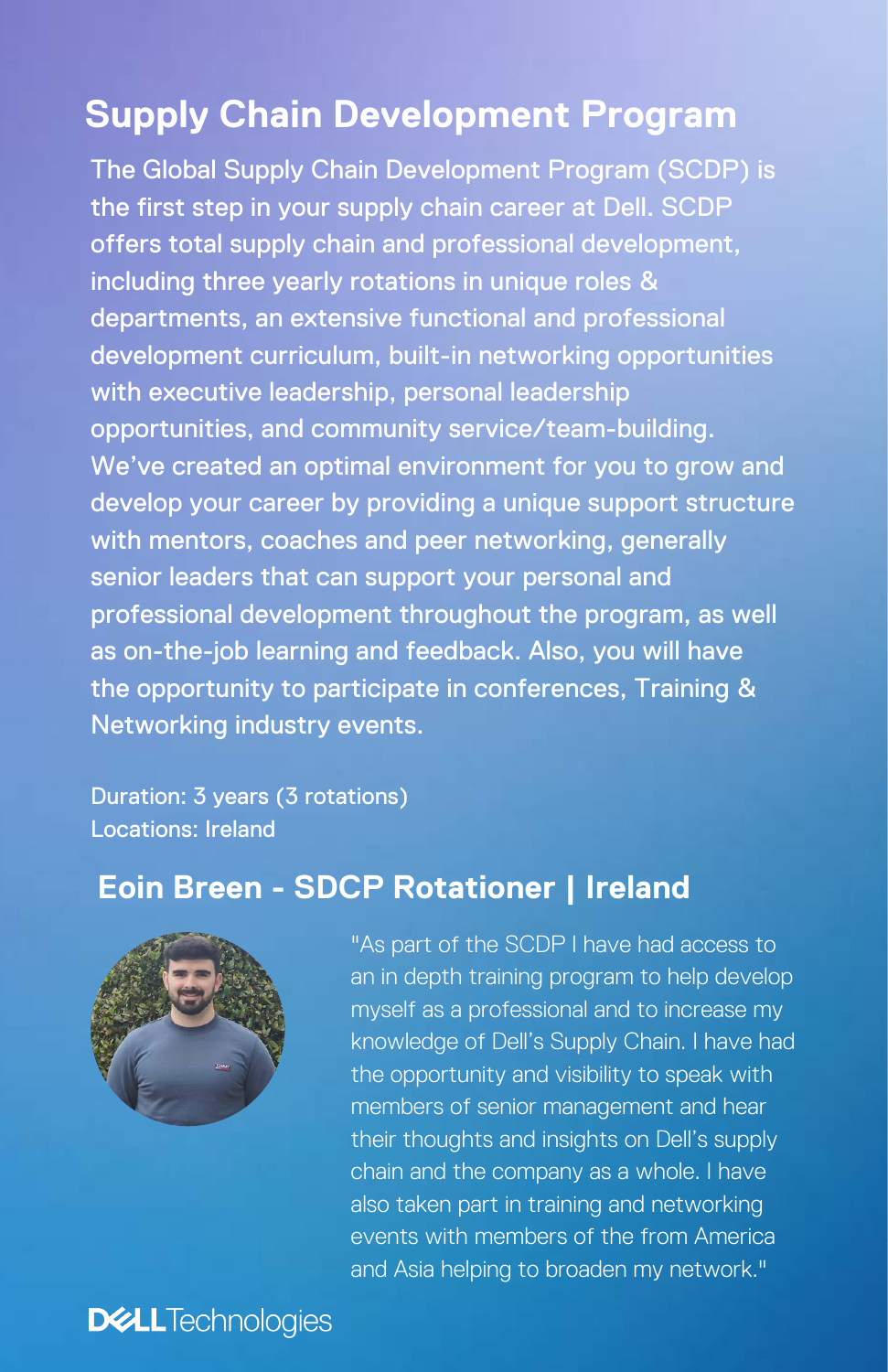## **Finance Development Program**

The Finance Development Program (FDP) gives recent college graduates a chance to explore a variety of experiences within Dell Technologies Finance. The goal of the program is to provide exposure to several key areas, including corporate, business segment, global operations, business operations, and accounting. Other important aspects of the program are the networking opportunities and the structured program curriculum. The format of the curriculum is classroom-style learning during Year 1 & team-based project work during Year 2. Top performers are eligible to earn the opportunity for international and regional rotations for the fourth and final semester. Example FDP roles include: Corporate FP&A, Sales Planning & Strategy, Corporate Consulting, Global Operations, Treasury, Transfer Pricing, Special Pricing, Investor Relations, among others.

#### Duration: 2 years

Locations: Slovakia, Romania, Ireland

### **Ioana Samoila- Finance Graduate | Romania**



"Within a 2 year timeframe I have had rotations every 6 months within various departments. Having the opportunity to travel and see different Dell Technologies sites, feels like an amazing next step in my career development. Being part of a global team, regularly meeting a great number of young professionals for classes and projects while sharing our views and opinions over a cup of coffee, in a break or during dinner, must be the highlight of the program."

## **DELL**Technologies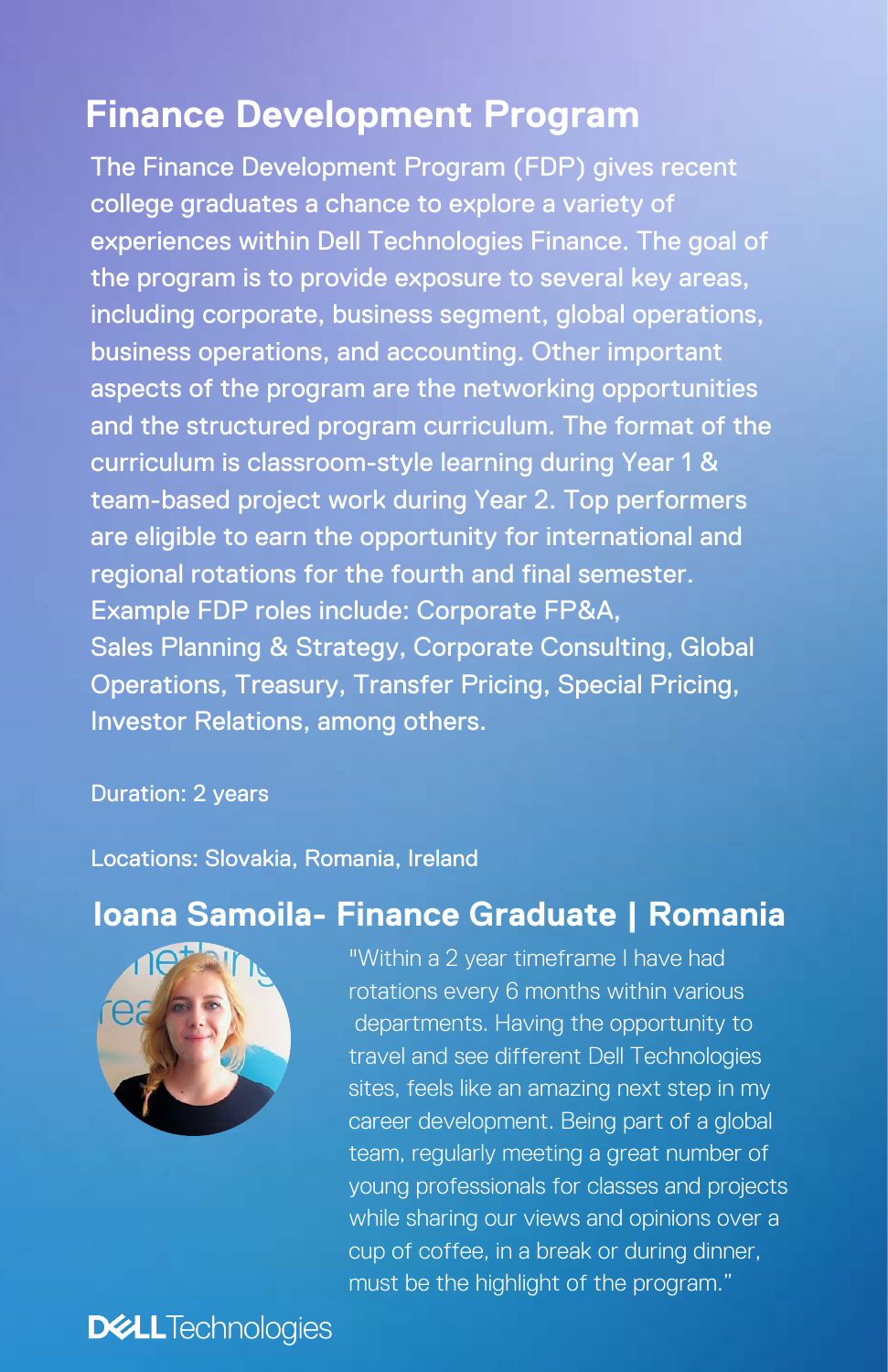# **EMEA Sales Graduate Program**

The EMEA Sales graduate program is aimed at building the organization's future commercial leaders with two unique graduate opportunities as a Graduate Inside Sales Account Manager or Graduate – Technical Sales Representative. The program offers trainings, will help you build a strong professional network, give you exposure to senior leaders, a diverse range of B2B clients, and help you find where you fit best, so you can succeed in your career.

#### Duration: 12 months

Locations: Ireland, United Kingdom, France, Germany, Belgium, The Netherlands, Sweden, Denmark, Norway, Spain, Italy, Poland, Czech Republic, Croatia, Switzerland, Morocco, Egypt, Dubai, Saudi Arabia, Oman, Israel, and Hungry

#### **Ilona - Sales Graduate | The Netherlands**



"The biggest misconception about a career in sales is that it's a man's world. I am surrounded by many bright men but I am also surrounded by so many smart and driven women who are always ready to help me grow."

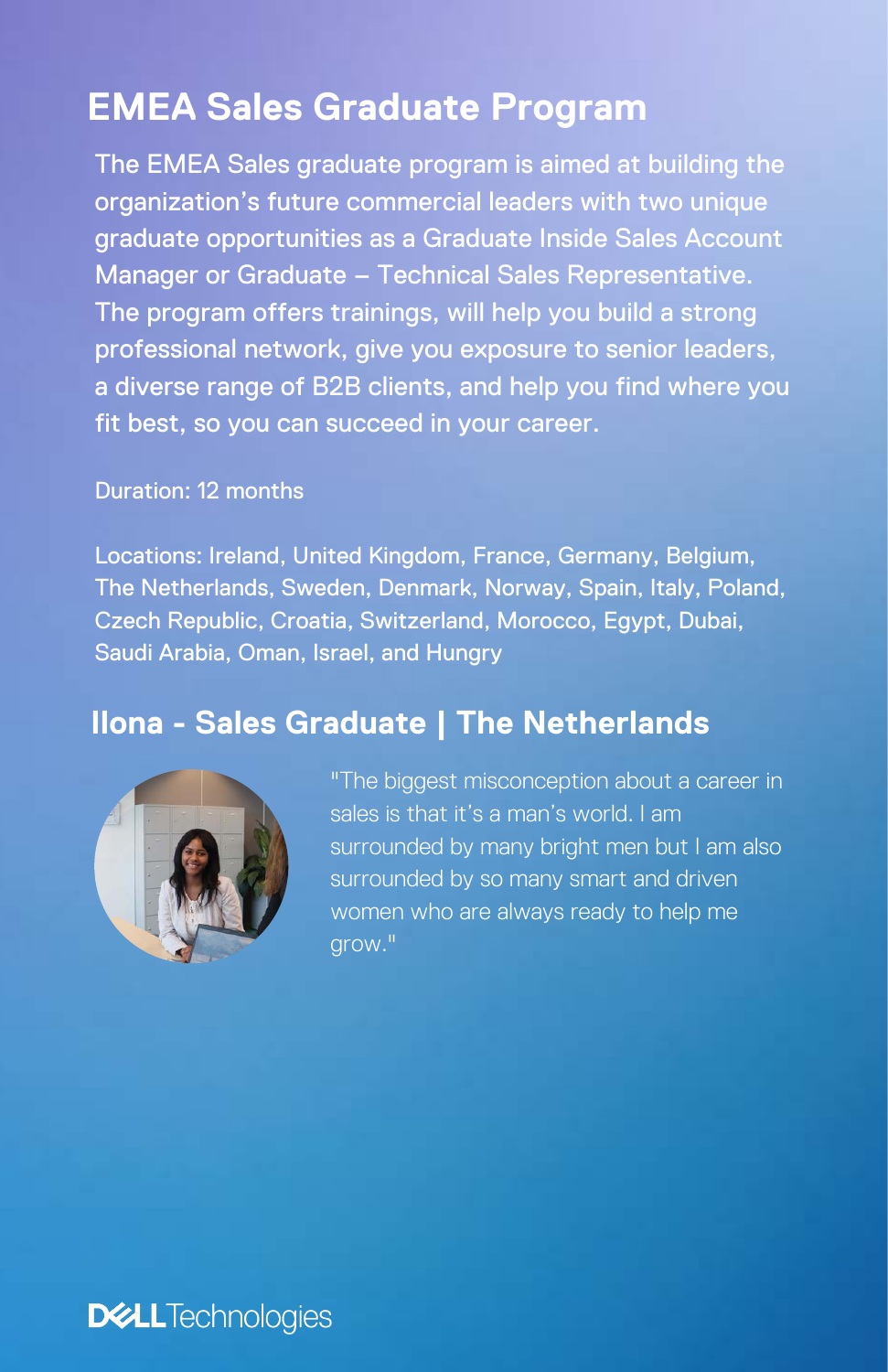# **Next Gen Sales Academy**

The Next Gen Sales Academy is a global sales scheme designed to build future sales leaders within our industry. This fast track career program will provide training and coaching that will support you in your first lead generation role as an Associate Inside Sales. After that you will transition into an Inside Sales Representative Role (ISR).

#### Duration: 30 months

Locations: United Kingdom, France, Germany, The Netherlands, Sweden, Spain, Italy, and Switzerland

#### **Simon - Associate ISR | Sweden**



" I recommend this program if you want to bring value to customers and help them with the latest trends and technology. It's perfect if you want to gain experience, learn daily and grow in sales."

**DELL**Technologies